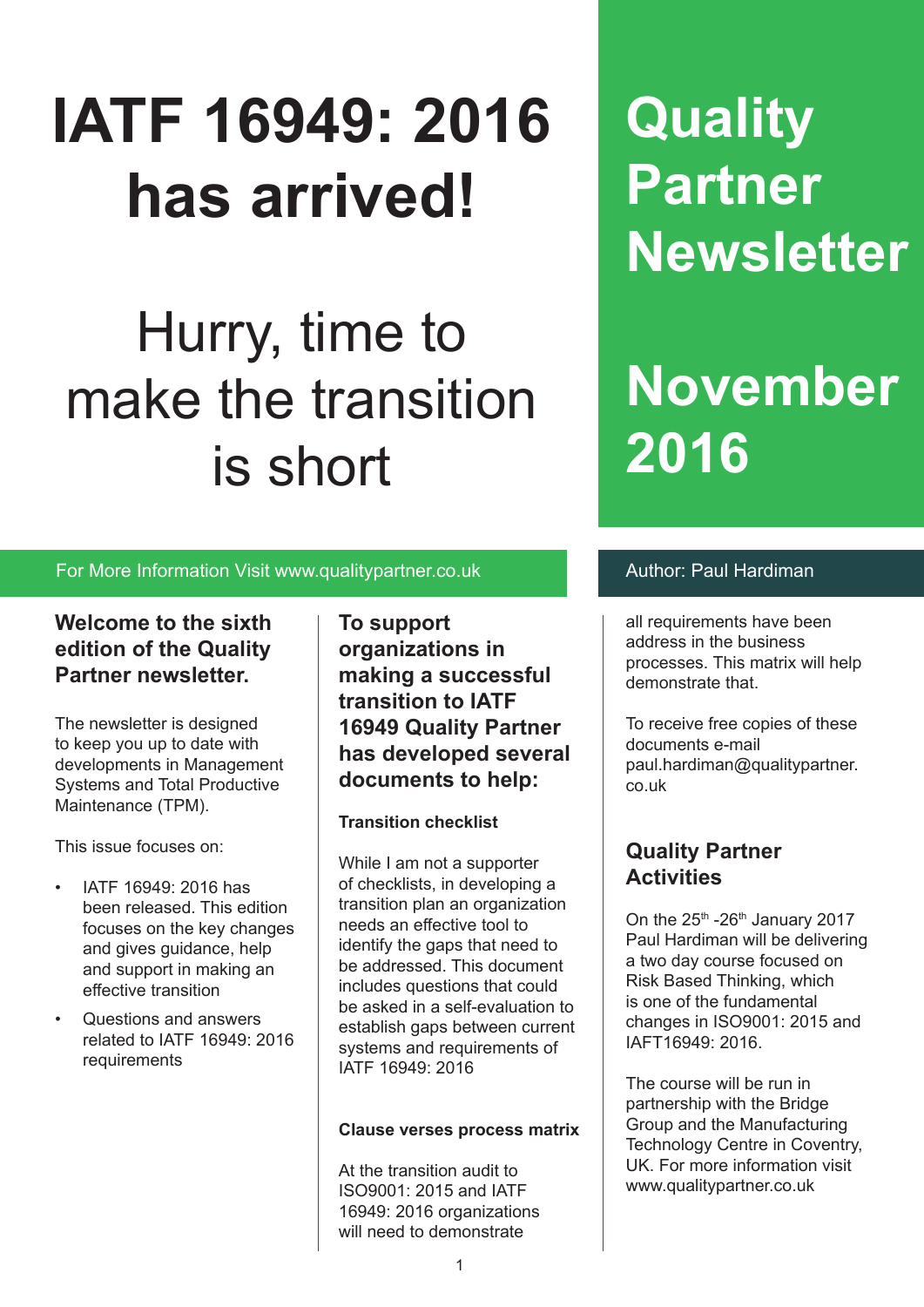# **Key changes in IATF: 16949: 2016**

This article looks at the key changes between ISO/TS16949: 2009 and IATF 16949: 2016.

Firstly, and very important, when you see IATF 16949 you will see one fundamental difference. Whereas ISO/TS16949 contained the content of ISO9001: 2008 word for word, IATF 16949: 2016 does not. That does not mean you do not have to study and meet the requirements or ISO9001: 2015. You do. The only difference is the IS09001: 2016 requirements are in a separate document that you have to purchase.

So, before we study the additional/ changed IATF 16949 requirements, let's look at the key changes in ISO9001: 2015. One of the fundamental differences is the structure as the revision incorporated the structure defined in Annex SL, a common framework developed by ISO for all future management system revisions.

So, those of us who can remember all the clauses in ISO9001: 2008 and ISO/TS16949: 2009 either need to change our jobs or start to learn the new structure!

The good thing is the process approach, a fundamental principle in ISO9001: 2008 and ISO/TS16949: 2009 remains and in fact has been enhanced with even greater alignment to IATF thinking. However, now there are requirements for an organization not only to understand their process but also the risks and opportunities in each process and that each process is managed by a competent process owner.

There is no set format to identify or rank risks, but as some of you have seen in previous editions of the newsletter (which can be downloaded by visiting www.qualitypartner.co.uk ), one way to address this is using a modified version of the "Turtle Diagram".

To understand this approach, let's look at an example Turtle Diagram for the transition process from ISO9001: 2008 and ISO/TS16949: 2009 to ISO9001: 2015 and IATF 16949: 2016.

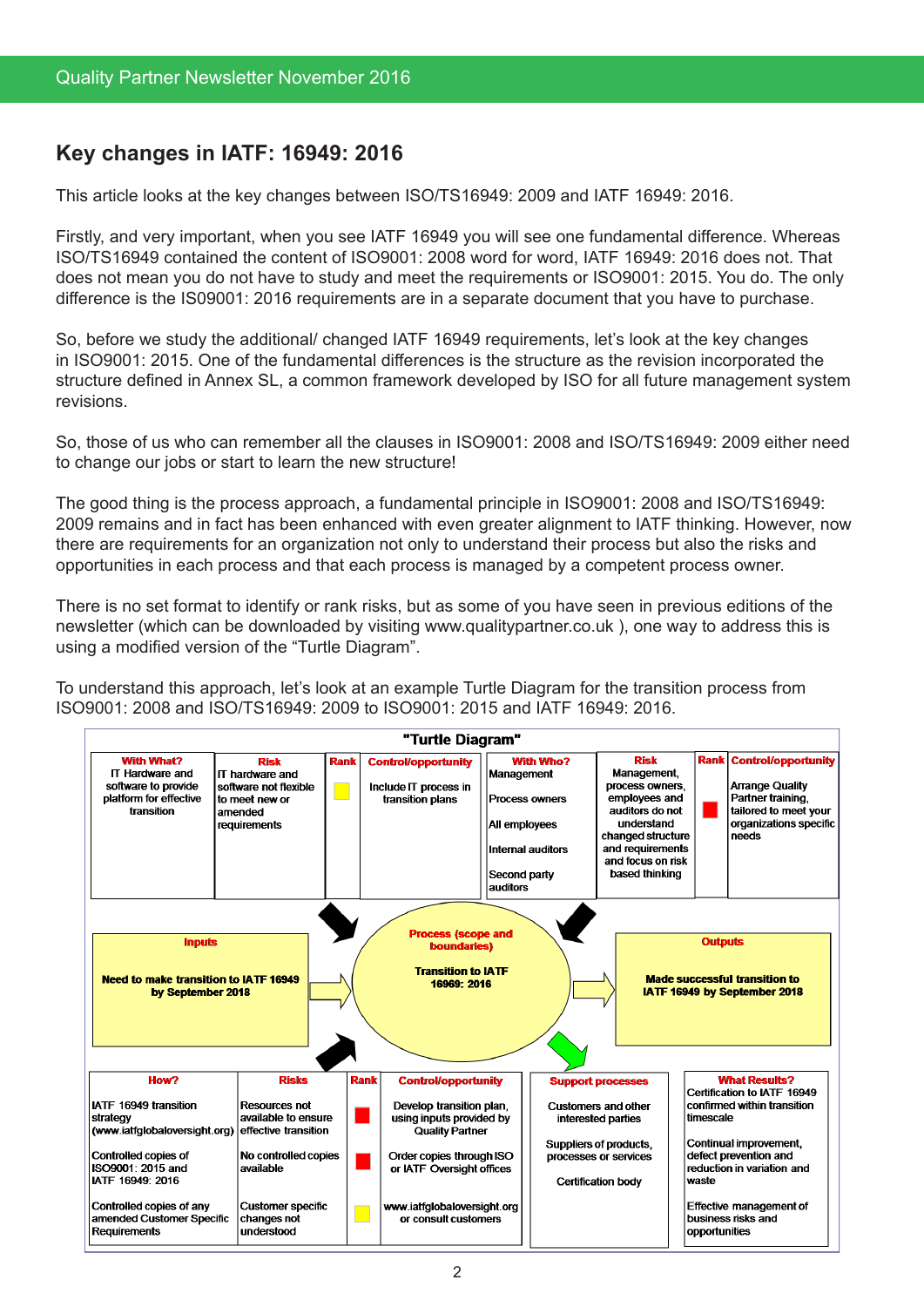#### Quality Partner Newsletter November 2016

The example does not attempt to cover every potential risk in making the transition, but demonstrates that unless the risks are understood and managed effectively existing certification may become invalid, potentially resulting the potential loss of automotive business.

So, now let's take a look at the structure of ISO9001: 2015 and IATF 16949: 2016. You can see from the model below is based on Plan: Do: Check: Act (PDCA), with Top Management at the centre, providing leadership and commitment to the effective implementation of the Quality Management System.

You will also see that rather than just focusing on the requirements of the customer, an organization needs to understand the needs of all interested parties. This could include regulators, local government, suppliers, outsource partners, the local community and trade association/unions.



So now let's look at some of the key changes, section by section.

#### **4. Context of the organization**

While ISO/TS16949 had always had a requirement for a Business plan, showing the linkage to the organization's quality objectives, ISO9001 did not, which I always felt was a fundamental weakness. Now that has changed. ISO9001: 2015 now requires an organization to determine its strategic direction based on internal and external issues. This may include, but not limited to, external issue related to legal, technological, competitive, market, cultural, social and economic and internal issues including values, culture, performance and knowledge of the organization. Interestingly, IATF 16949 does not add to this requirements, removing the requirement that was in ISO/TS16949: 2009 related to business plan.

However, auditors will challenge Top Management on how they have established the strategic direction, how this links to the quality policy and quality objectives and how it is deployed to processes and down to all appropriate levels within the organization. Also, when developing the strategic direction, Top Management not only need to consider requirements of the customer, but take into account the needs of all "interested parties" (e.g. stakeholders, regulators, suppliers, local community, employees etc.) and take into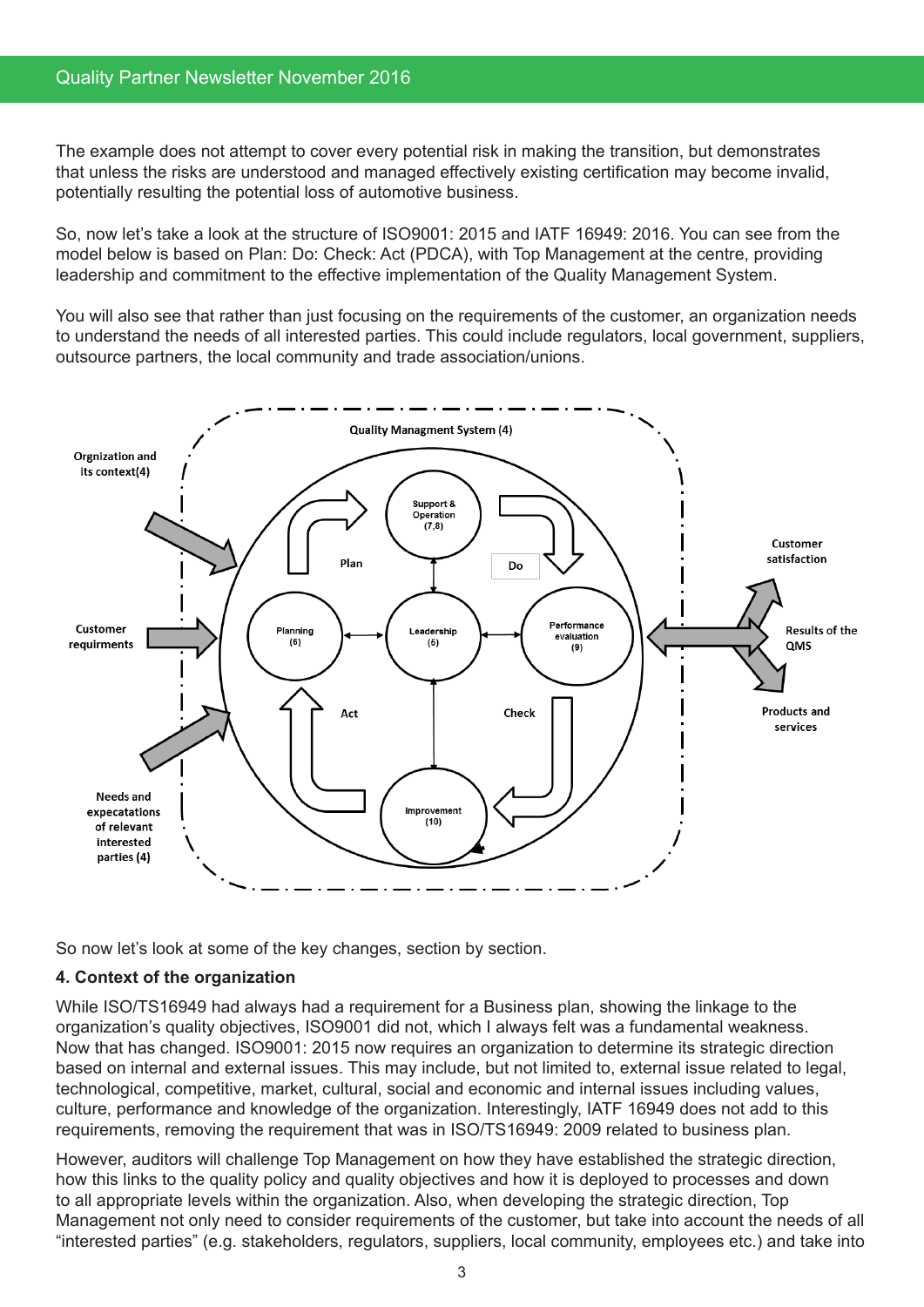account risks associated with meeting their requirements."



**T**he other significant addition in section 4 is more focus on product safety, maybe influenced by some of the major global product recalls in recent years. There is a need for document process on how product safety is assured, including how and safety requirements are cascaded through the supply chain.

#### **Section 5 Leadership**

Before reading IATF 16949 requirements in this section we need to understand some of the fundamental changes in ISO9001: 2015. There is far more emphasis on Top Management providing leadership and support to ensure the effective implementation and maintenance of a Quality Management System. As part of this requirement, Top Management need to promote the process approach and risk based thinking and engage, direct and support employees to contribute to the effectiveness of the quality.

In previous versions of Quality Management System requirements there has always been the need to appoint a management representative. This requirement has now disappeared. This means that the responsibility to implement the Quality Management System and report performance can be delegated to all appropriate personnel, including the designated process owners.

Some of the specific changes in section 5 in IATF 16949: 2016 include:

- The need for a corporate responsibility policy, including at a minimum an anti-bribery policy, an employee code of conduct, and an ethics escalation policy.
- As well as having to ensure each process in the quality management system has a defined owner, you need to ensure you can demonstrate they are competent to manage the process!

#### **Section 6 Planning**

As well as building on the ISO9001: 2015 requirement to understand risk and opportunities in all processes, IATF 16949 adds more requirements related to effective contingency planning to ensure supply to customers (see issue 5 of newsletter, available at www.qualitypartner.co.uk)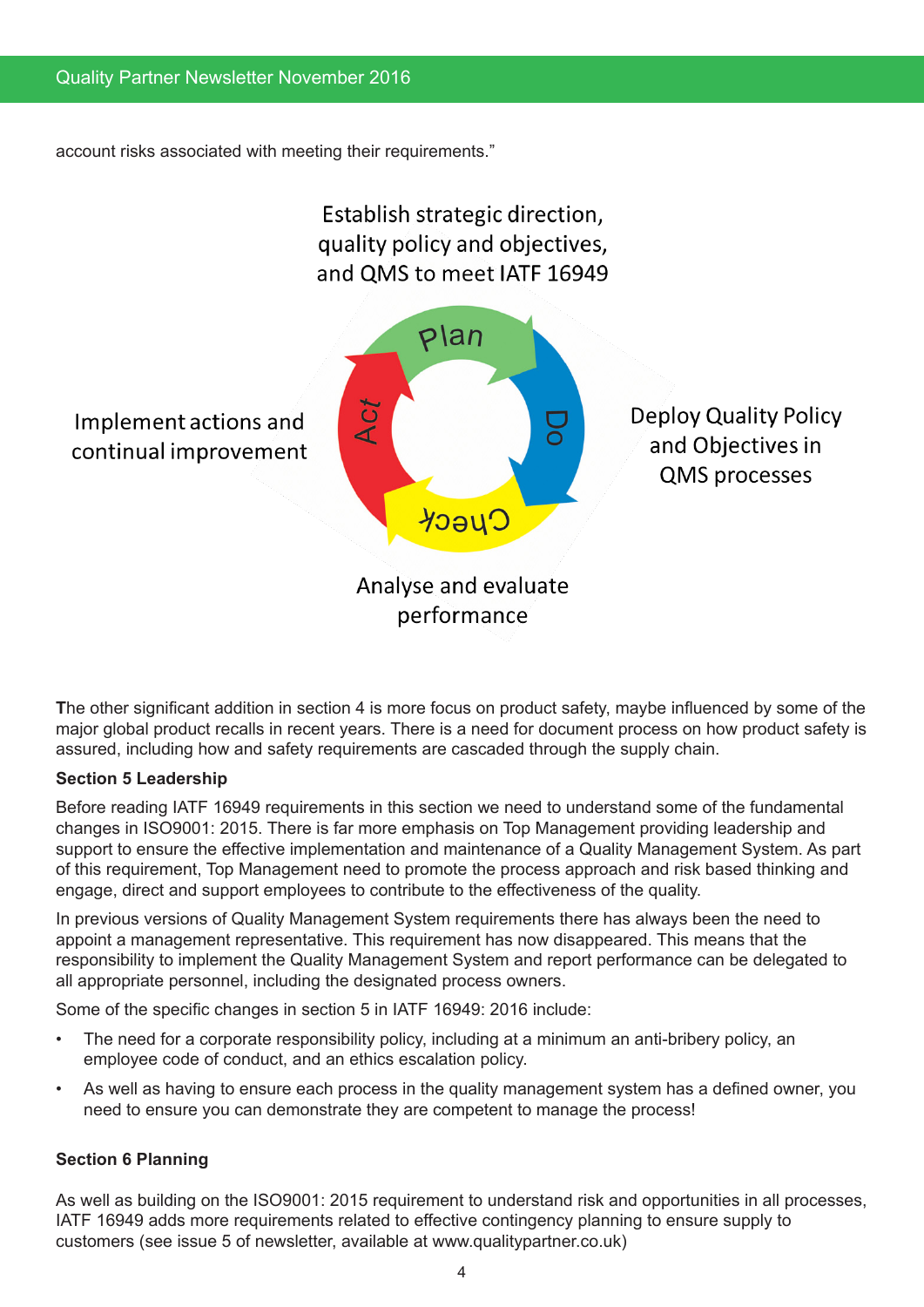#### **Section 7 Support**

The requirement related to plant, facility and equipment planning now includes ensuring an understanding of all of the risks in achieving manufacturing process effectiveness, including consideration of capability planning when either taking on new business or changes to existing business.

Although IATF 16949 does not add any requirements related to Organization Knowledge, this is a significant change in ISO9001: 2015. (See issue 4 of newsletter, available at www.qualitypartner.co.uk ) Whereas it has always been a requirement to demonstrate competence of auditors, the requirements are now far more explicit, and include competence requirements for second party, as well as internal auditors. This does not mean you have to start from scratch, but you will need to be able to demonstrate how the defined competence requirements have been met and then how is competence maintained (for example by carrying out a defined minimum number of audits).

Quality Partner can assist in either providing training in the changes in ISO9001: 2015 and IATF 16949 to existing auditors, or training for new auditors to meet the defined requirements for internal of second party auditors. For more information contact enquiries@qualitypartner.co.uk

For more information on system, process and product audits see issue 4 of the newsletter available at www.qualitypartner.co.uk

And, do not throw away your quality manual, even though ISO9001: 2015 removed the requirement, IATF 16949 reintroduces it!

#### **Section 8 Operation**

One significant change in ISO9001: 2015 is that rather than focus on purchasing "products" requirement 8.4 covers control of externally provided **processes, products and services**.

This is important to remember when looking at your current process for supplier selection and monitoring. Does the process cover selection of suppliers for not just raw materials/ products, but also selection of outsource process or service suppliers that could have an impact on quality (e.g. Outsourced heat treatment supplier, transportation supplier, maintenance service supplier etc?).

IATF 16949 introduces more stringent requirements related to supplier selection. Before a supplier is selected, the risks need to be understood that could affect supply, their quality and delivery performance (to their other customers) and what quality management systems approvals they have. 8.4.1.2 also lists other factors that should be included, including the potential supplier financial stability, their capability, the available resources (do they have spare capacity) and whether they have design and development/project management capability (if this is a requirement)

For an organization's existing suppliers IATF 16949: 2016 now includes a much more structured requirement related to supplier development (8.4.2.3).

In simple terms, the requirement's ultimate objective is that all eligible suppliers will be developed to become certified to IATF 16949, using a structured supplied development process outlined below.

To meet this requirement it is essential to have qualified second party auditors (see section 7 above)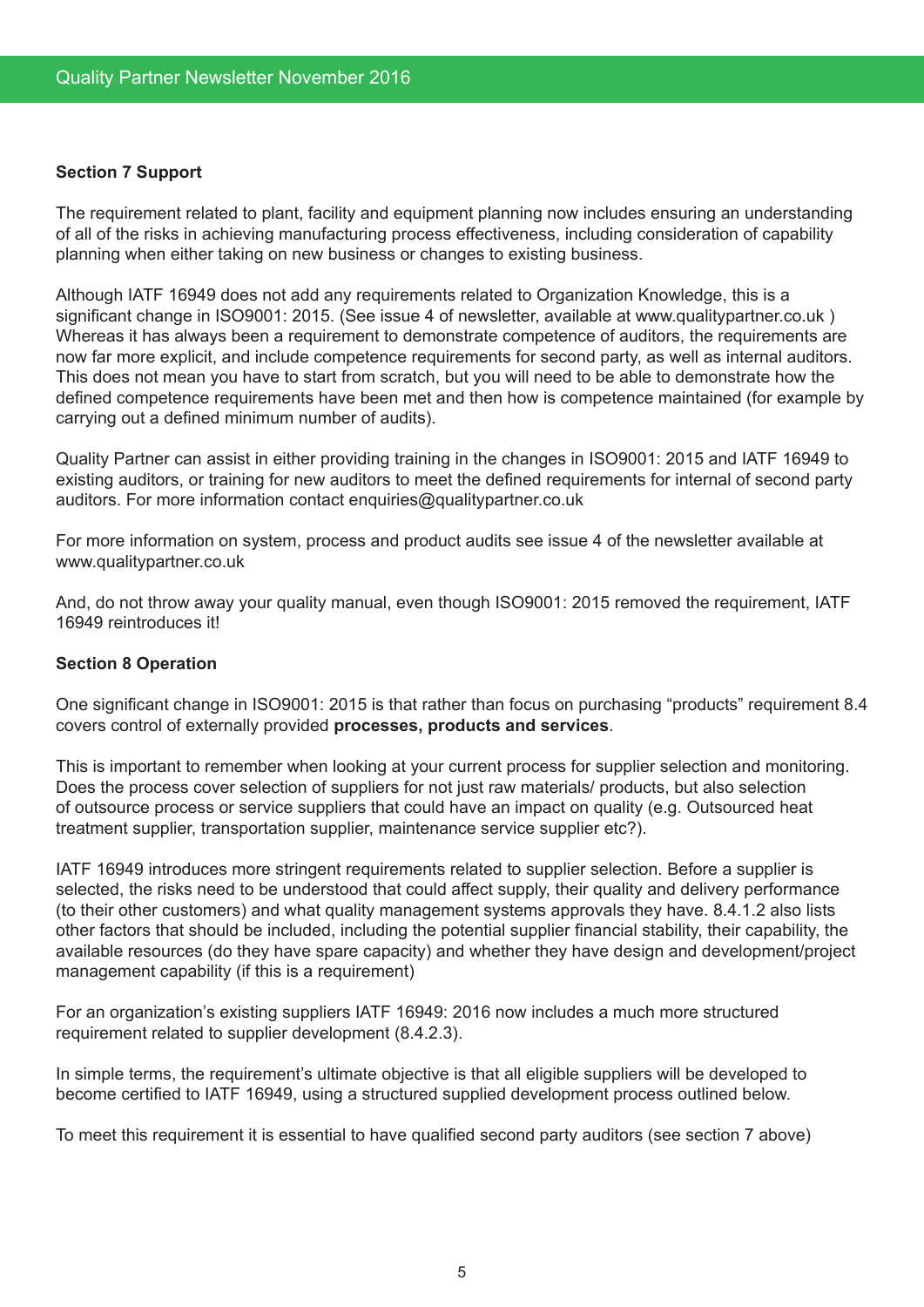#### Quality Partner Newsletter November 2016

**Certification Certification Certification Certification** to ISO9001 to ISO9001 to  $ISO9001 +$ to ISO9001 by 3<sup>nd</sup> party **IATF 16949** + compliance and 2<sup>nd</sup> party audit certification to CSR (e.g. **IATF 16949 MAQMSR)** 

Also in section 8 we see specific requirements related to selection and monitoring of suppliers involved in the development of automotive product related software. Whereas this will not affect all organizations, for those that it does there will be more audit focus on not just control of suppliers of software, but how software is managed and controlled within the organization to ensure customer requirements are met.

In 8.5, production and service provision, IATF 16949 requires standardized work (in ISO/TS16949 this requirement was work instructions) to be available in a language understood by the personnel responsible to follow them and now they must include rules for operator safety.

One of the significant changes relates to temporary changes of process controls (8.5.6.1.1). This means that if an existing control defined in the control plan is for some reason not available (lack of availability of measuring device, error proofing device etc.) approved alternative controls have to be defined and referenced in the control plan and have to be controlled using standardized work instructions. The effectiveness of the controls then needs to be monitored through daily reviews until returning to standard process.

I feel, maybe because I am biased by being a JIPM approved TPM assessor, that most organizations certified to ISO/TS16949 do not have a truly effective Total Productive Maintenance (TPM) System. Whereas many organizations can show a paperwork system to meet the requirements, a visit to the shop floor often shows machines are not being kept in optimum condition to prevent breakdowns and there is no operator involvement in the process. For a TPM system to work, I believe operators have to be involved, they are the ones using the equipment every day and can often hear/feel symptoms that means there is a potential problem with the machine.

We also see that there is more emphasis on monitoring effectiveness of the maintenance process through documented maintenance objectives, such as Overall Equipment Efficiency (OEE), Mean Time Between Failure (MTBF) and Mean Time To Repair (MTTR) and then having a regular review process, including actions taken when objectives are not met.

Finally, there is now a requirement related to how periodic overhaul of equipment is planned and managed.

#### **Section 9 Performance evaluation**

In this section we see some significant clarifications related to planning and undertaking internal audits.

- An annual audit programme covering all QMS process and manufacturing processes over 3 year cycle (9.2.2.2)
- More emphasis on reference to the Failure Mode and Effects Analysis (FMEA) and control plan in undertaking manufacturing process audits, and the sampling of shift handovers where appropriate
- More emphasis on review and update of the audit programme based on risks, changes and performance (9.2.2.1)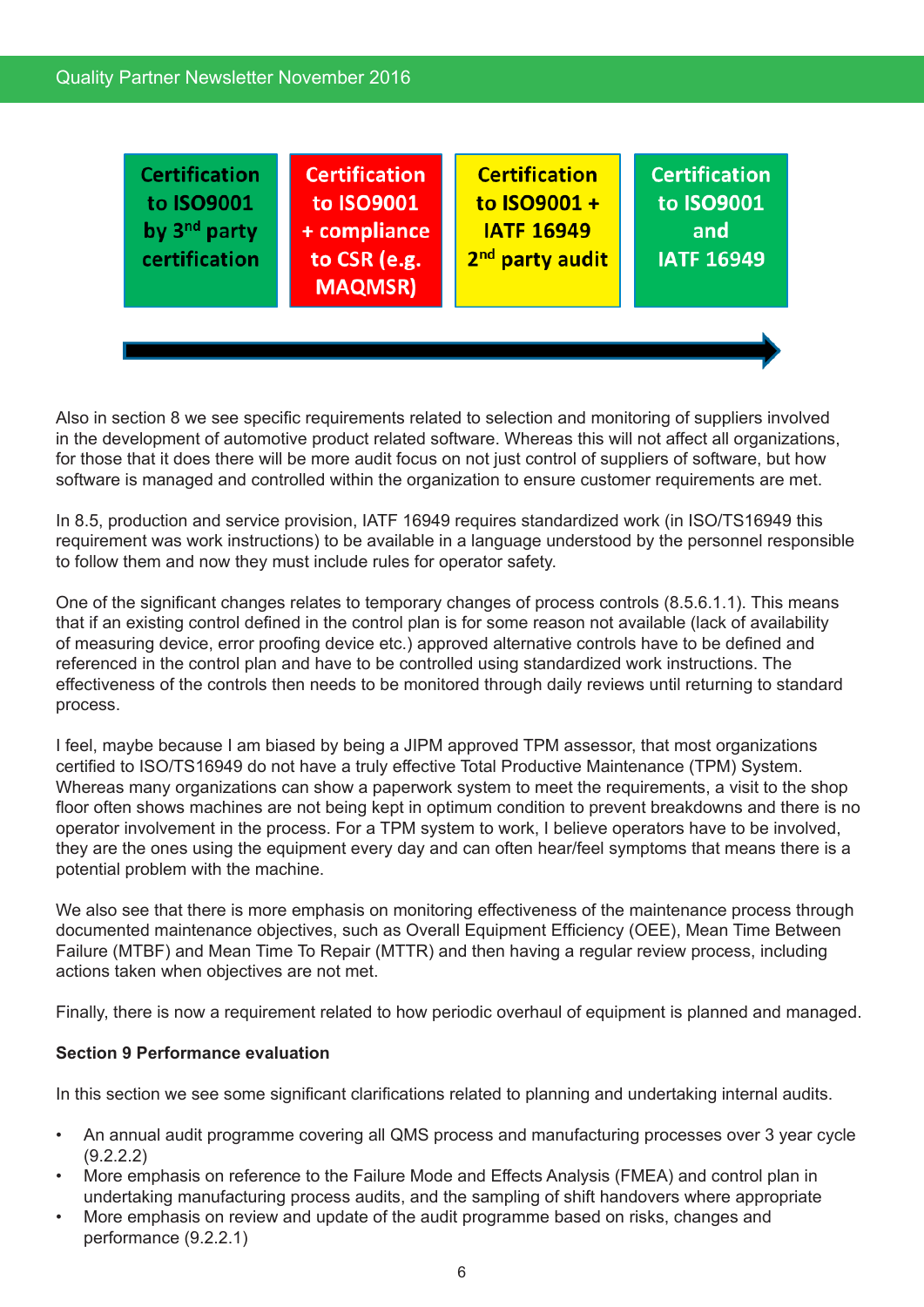• More emphasis on understanding customer specific requirements related to internal audits (9.2.2.3, 9.2.2.4)

For management review, (9.3) it is now clearly stated that reviews shall be undertaken at least annually, but the frequency shall be increased based on risk. Management review inputs now include warranty performance (if applicable) and review of customer scorecards.

#### **Section 10 Improvement**

One of the key changes in this section relates to the verification of error proofing devices. Whereas it's great to have error proofing built into a process, we need to ensure that the devices actually work! To achieve this the requirement includes verification/calibration of the challenge parts and the documented information to show the challenge parts are used to verify the effective operation of the relevant error proofing device.

Finally, where applicable, we see a requirement (10.2.5) related to warranty management systems.

In summary there are some significant changes in ISO9001: 2015 and IATF 16949: 2016.

In reviewing the changes keep in mind the goal of IATF 16949: 2016:

The goal of this Automotive QMS standard is the development of a quality management system that provides for:

- continual improvement
- emphasizing defect prevention
- the reduction of variation and waste in the supply chain

In making any change to the Quality Management System you should ask the question how the change will help your organization improve customer satisfaction and internal efficiency.

Quality Partner has a global network of qualified trainers and consultants to help you make a successful transition. For more information contact enquiries@qualitypartner.co.uk.

### **Ask the expert**

#### *Question*

I see in IATF 16949 reference to both rework and repair, however there is no definition. What is the difference?

#### *Answer*

Good questions, I asked the same question when I reviewed the draft and have yet to get an answer. However, in the historic QS-9000 the definition was:



- Repair: Action taken on nonconforming product so that the product will fulfill the intended usage although the product may not conform to the original requirements.
- Rework: Action taken on nonconforming product so that it will meet the specified requirements.

I have proposed to IATF Oversight that a definition is communicated as a FAQ, watch this space.